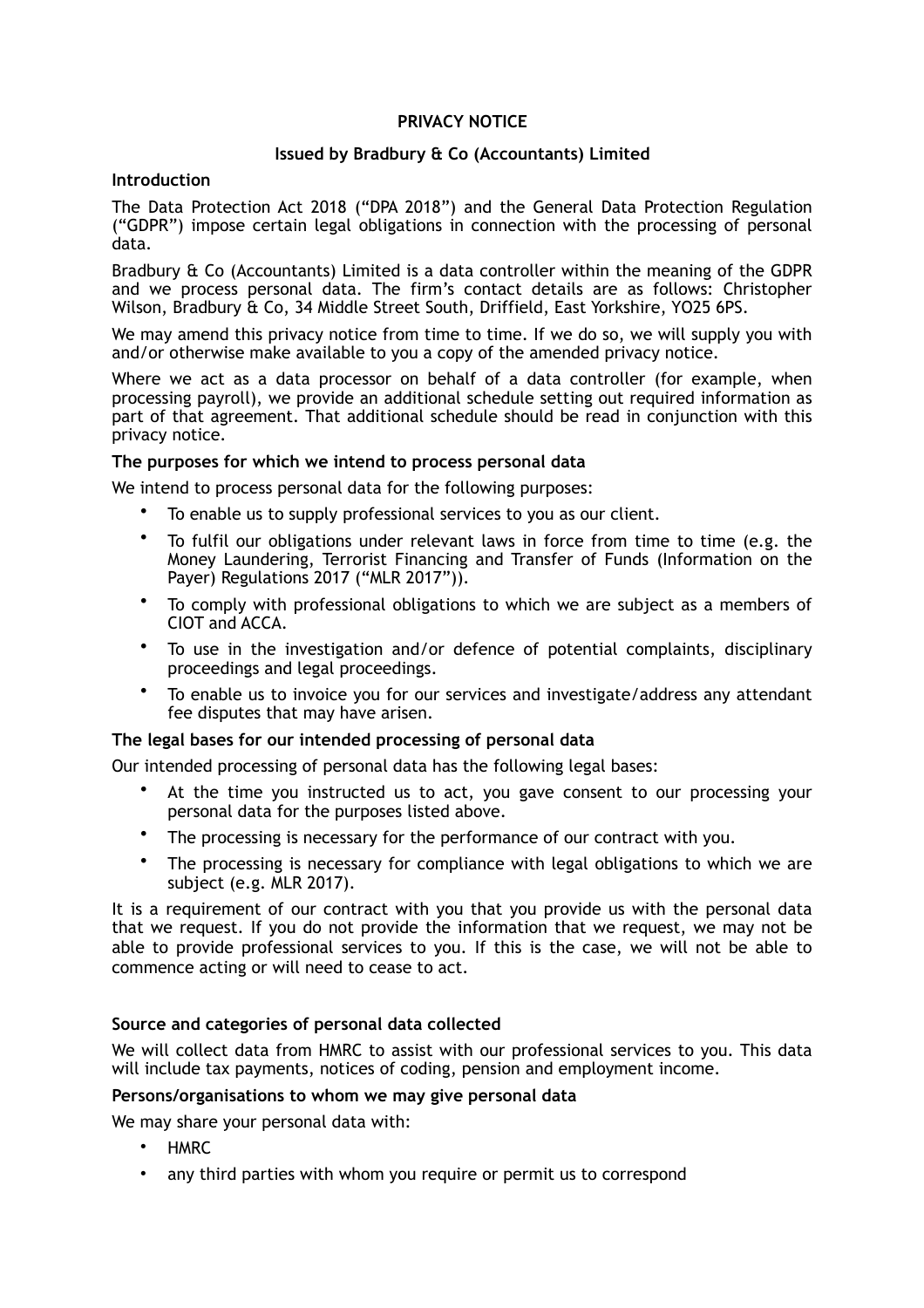- subcontractors
- tax insurance providers
- professional indemnity insurers
- our professional body [CIOT and ACCA] and/or the Office of Professional Body Anti-Money Laundering Supervisors (OPBAS) in relation to practice assurance and/or the requirements of MLR 2017 (or any similar legislation)

If the law allows or requires us to do so, we may share your personal data with:

- the police and law enforcement agencies
- courts and tribunals
- the Information Commissioner's Office ("ICO")

We may need to share your personal data with the third parties identified above in order to comply with our legal obligations, including our legal obligations to you. If you ask us not to share your personal data with such third parties we may need to cease to act.

## **Transfers of personal data outside the EEA**

Your personal data will be processed in the EEA only.

#### **Retention of personal data**

When acting as a data controller and in accordance with recognised good practice within the tax and accountancy sector we will retain all of our records relating to you as follows:

- where tax returns have been prepared it is our policy to retain information throughout the period of the relationship but will be deleted 5 years after the end of the business relationship.
- where ad hoc advisory work has been undertaken it is our policy to retain information for 5 years from the date the business relationship ceased.
- where we have an ongoing client relationship, data which is needed for more than one year's tax compliance (e.g. capital gains base costs and claims and elections submitted to HMRC) is retained throughout the period of the relationship, but will be deleted 5 years after the end of the business relationship.

Our contractual terms provide for the destruction of documents after 5 years and therefore agreement to the contractual terms is taken as agreement to the retention of records for this period, and to their destruction thereafter.

You are responsible for retaining information that we send to you (including details of capital gains base costs and claims and elections submitted) and this will be supplied in the form agreed between us. Documents and records relevant to your tax affairs are required by law to be retained by you as follows:

*Individuals, trustees and partnerships* 

- with trading or rental income: five years and 10 months after the end of the tax year;
- otherwise: 22 months after the end of the tax year.

#### *Companies, LLPs and other corporate entities*

six years from the end of the accounting period.

Where we act as a data processor as defined in DPA 2018, we will delete or return all personal data to the data controller as agreed with the controller at the termination of the contract.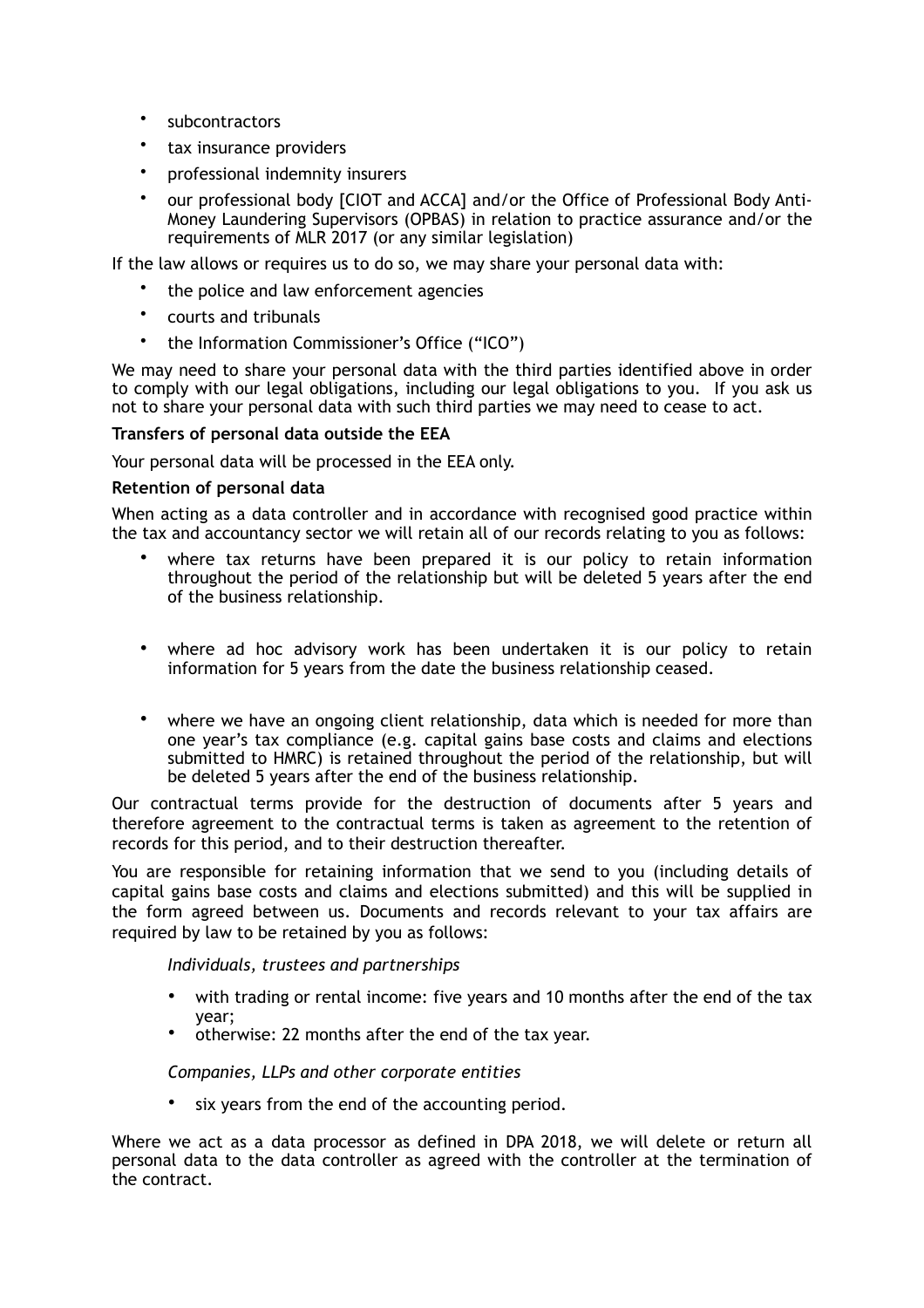## **Requesting personal data we hold about you (subject access requests)**

You have a right to request access to your personal data that we hold. Such requests are known as 'subject access requests' ("SARs").

Please provide all SARs in writing marked for the attention of Christopher Wilson.

To help us provide the information you want and deal with your request more quickly, you should include enough details to enable us to verify your identity and locate the relevant information. For example, you should tell us:

- your date of birth
- previous or other name(s) you have used
- your previous addresses in the past five years
- personal reference number(s) that we may have given you, for example your national insurance number, your tax reference number or your VAT registration number
- what type of information you want to know

If you do not have a national insurance number, you must send a copy of:

- the back page of your passport or a copy of your driving licence; and
- a recent utility bill.

DPA 2018 requires that we comply with a SAR promptly and in any event within one month of receipt. There are, however, some circumstances in which the law allows us to refuse to provide access to personal data in response to a SAR (e.g. if you have previously made a similar request and there has been little or no change to the data since we complied with the original request).

We will not charge you for dealing with a SAR.

You can ask someone else to request information on your behalf – for example, a friend, relative or solicitor. We must have your authority to respond to a SAR made on your behalf. You can provide such authority by signing a letter which states that you authorise the person concerned to write to us for information about you, and/or receive our reply.

Where you are a data controller and we act for you as a data processor (e.g. by processing payroll), we will assist you with SARs on the same basis as is set out above.

### **Putting things right (the right to rectification)**

You have a right to obtain the rectification of any inaccurate personal data concerning you that we hold. You also have a right to have any incomplete personal data that we hold about you completed. Should you become aware that any personal data that we hold about you is inaccurate and/or incomplete, please inform us immediately so we can correct and/or complete it.

#### **Deleting your records (the right to erasure)**

In certain circumstances you have a right to have the personal data that we hold about you erased. Further information is available on the ICO website [\(www.ico.org.uk\)](http://www.ico.org.uk). If you would like your personal data to be erased, please inform us immediately and we will consider your request. In certain circumstances we have the right to refuse to comply with a request for erasure. If applicable, we will supply you with the reasons for refusing your request.

#### **The right to restrict processing and the right to object**

In certain circumstances you have the right to 'block' or suppress the processing of personal data or to object to the processing of that information. Further information is available on the ICO website ([www.ico.org.uk\)](http://www.ico.org.uk). Please inform us immediately if you want us to cease to process your information or you object to processing so that we can consider what action, if any, is appropriate.

#### **Obtaining and reusing personal data (the right to data portability)**